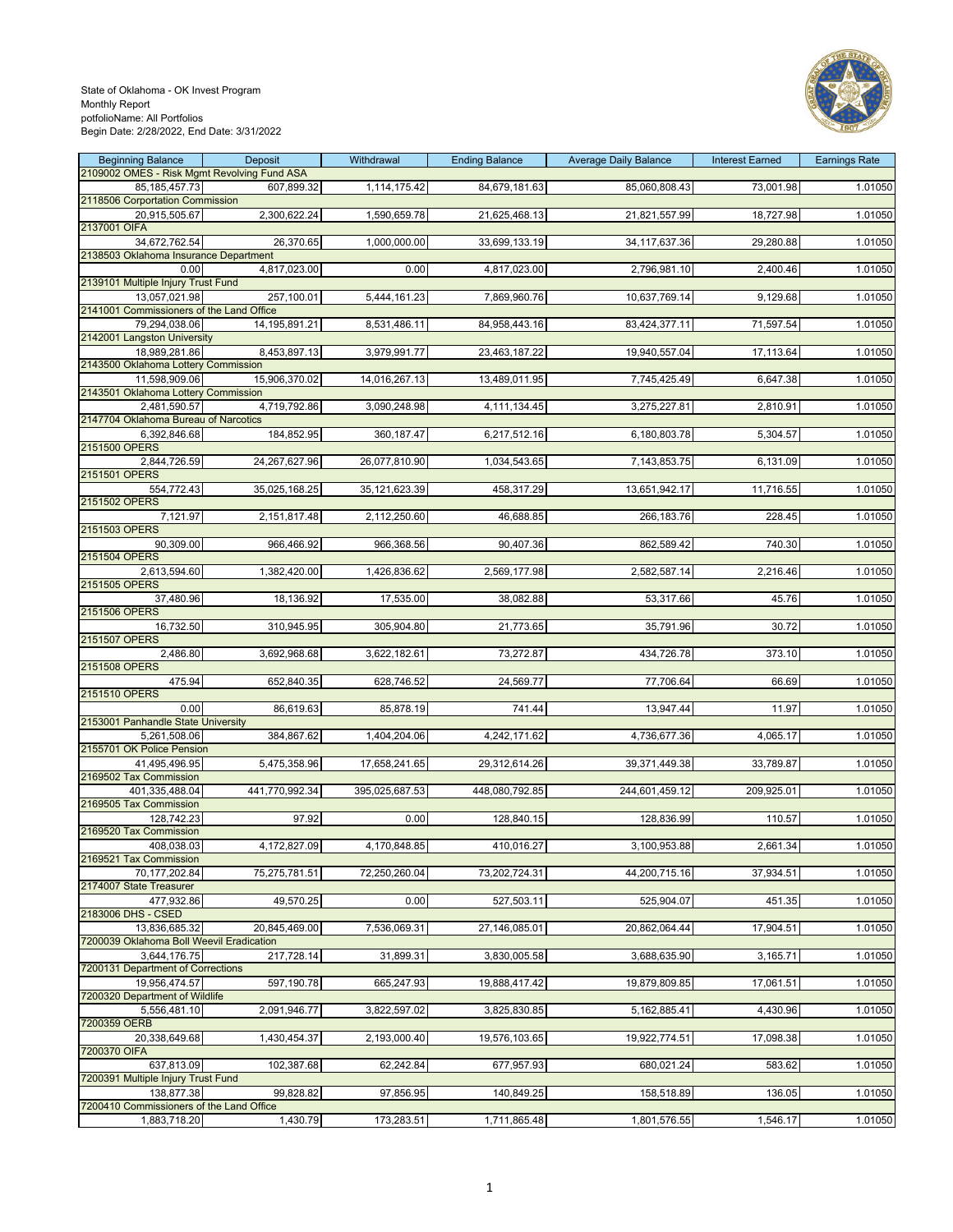| <b>Beginning Balance</b>                                        | Deposit      | Withdrawal    | <b>Ending Balance</b> | <b>Average Daily Balance</b> | <b>Interest Earned</b> | <b>Earnings Rate</b> |
|-----------------------------------------------------------------|--------------|---------------|-----------------------|------------------------------|------------------------|----------------------|
| 7200435 Oklahoma Lottery Commission<br>18, 186, 765. 28         | 9,776,678.31 | 12,290,273.62 | 15,673,169.97         | 18,118,633.74                | 15,550.01              | 1.01050              |
| 7200515 OPERS                                                   |              |               |                       |                              |                        |                      |
| 8,593.26                                                        | 600,231.61   | 563,525.88    | 45,298.99             | 383,231.89                   | 328.90                 | 1.01050              |
| 7200557 Oklahoma Police Pension<br>0.00                         | 174,830.01   | 153,601.01    | 21,229.00             | $-1,010.91$                  | 0.00                   | 1.01050              |
| 7200588 Real Estate Commission                                  |              |               |                       |                              |                        |                      |
| 2,126,587.26                                                    | 194,110.59   | 111,224.84    | 2,209,473.01          | 2,226,308.56                 | 1,910.69               | 1.01050              |
| 7200830 Department of Human Services<br>587,772.45              | 403.69       | 0.00          | 588,176.14            | 588,150.10                   | 504.77                 | 1.01050              |
| 7201825 University Hospitals Authority                          |              |               |                       |                              |                        |                      |
| 3,054,156.30<br>7205090 OMES Risk Management Division/DSC       | 6,637,614.83 | 5,692,766.12  | 3,999,005.01          | 3,888,227.71                 | 3,337.00               | 1.01050              |
| 44,029,627.45                                                   | 2,991,397.08 | 383,046.07    | 46,637,978.46         | 45,477,272.12                | 39,030.09              | 1.01050              |
| 7205131 Department of Corrections                               |              |               |                       |                              |                        |                      |
| 921,364.52<br>7205204 JM Davis Arms & Historical Museum         | 283,492.88   | 455,355.69    | 749,501.71            | 868,143.22                   | 745.07                 | 1.01050              |
| 10,080.45                                                       | 7.67         | 0.00          | 10,088.12             | 10,087.63                    | 8.66                   | 1.01050              |
| 7205320 Department of Wildlife                                  |              |               |                       |                              |                        |                      |
| 953,066.26<br>7205359 Sustaining OK Energy Resources            | 155,351.04   | 57,100.40     | 1,051,316.90          | 1,022,519.96                 | 877.56                 | 1.01050              |
| 6,553,482.60                                                    | 58,388.54    | 56,774.34     | 6,555,096.80          | 6,558,419.55                 | 5,628.65               | 1.01050              |
| 7205435 Oklahoma Lottery Commission                             |              |               |                       |                              |                        |                      |
| 135,128.15<br>7205515 OPERS                                     | 3,877.57     | 24,000.00     | 115,005.72            | 127,795.07                   | 109.68                 | 1.01050              |
| 441,145.76                                                      | 52,891.89    | 0.00          | 494,037.65            | 458,061.92                   | 393.12                 | 1.01050              |
| 7205563 OK Bd for Private Vocational Schools                    |              |               |                       |                              |                        |                      |
| 1,830.28<br>7205630 Oklahoma Department of Securities           | 87,169.21    | 0.00          | 88,999.49             | 13,080.06                    | 11.23                  | 1.01050              |
| 952,346.90                                                      | 204,403.55   | 0.00          | 1,156,750.45          | 1,027,921.01                 | 882.20                 | 1.01050              |
| 7205807 Oklahoma Health Care Authority                          |              |               |                       |                              |                        |                      |
| 2,027,560.93<br>7210270 State Election Board                    | 1,153,023.27 | 0.00          | 3,180,584.20          | 2,107,040.96                 | 1,808.33               | 1.01050              |
| 3,361,894.53                                                    | 2,562.10     | 220,307.50    | 3, 144, 149. 13       | 3,194,961.49                 | 2,742.02               | 1.01050              |
| 7210320 Department of Wildlife                                  |              |               |                       |                              |                        |                      |
| 6,609,583.58<br>7210350 Oklahoma Historical Society             | 69,658.46    | 364,991.56    | 6,314,250.48          | 6,501,052.68                 | 5,579.42               | 1.01050              |
| 29.46                                                           | 0.02         | 0.00          | 29.48                 | 29.48                        | 0.03                   | 1.01050              |
| 7210400 Office of Juvenile Affairs                              |              |               |                       |                              |                        |                      |
| 8,425.80<br>7210410 Commissioners of the Land Office            | 6.41         | 0.00          | 8,432.21              | 8,431.80                     | 7.24                   | 1.01050              |
| 132,557.06                                                      | 100.82       | 0.00          | 132,657.88            | 132,651.38                   | 113.85                 | 1.01050              |
| 7210515 OPERS                                                   |              |               |                       |                              |                        |                      |
| 187,180.60<br>7210570 State Board of Licensure for Professional | 16,220.63    | 0.00          | 203,401.23            | 192,925.12                   | 165.57                 | 1.01050              |
| 370,760.96                                                      | 281.99       | 50,000.00     | 321,042.95            | 366,186.05                   | 314.27                 | 1.01050              |
| 7210588 Real Estate Commission                                  |              |               |                       |                              |                        |                      |
| 376.009.45<br>7215270 State of Oklahoma Election Board          | 11,005.00    | 0.00          | 387,014.45            | 384,574.61                   | 330.05                 | 1.01050              |
| 9,712,160.62                                                    | 7,388.92     | 24,795.01     | 9,694,754.53          | 9,708,362.33                 | 8,332.04               | 1.01050              |
| 7215320 Department of Wildlife                                  |              |               |                       |                              |                        |                      |
| 3,971,049.07<br>7215566 Tourism & Recreation Department         | 18,636.68    | 0.00          | 3,989,685.75          | 3,979,410.80                 | 3,415.26               | 1.01050              |
| 1,626,368.24                                                    | 2,536,555.23 | 2,418,584.37  | 1,744,339.10          | 1,253,316.49                 | 1,075.64               | 1.01050              |
| 7215585 Department of Public Safety                             |              |               |                       |                              |                        |                      |
| 352,638.85<br>7215670 JD McCarty Center                         | 11,028.20    | 6,013.49      | 357,653.56            | 354,336.90                   | 304.10                 | 1.01050              |
| 949.376.99                                                      | 855.46       | 887.69        | 949,344.76            | 949,457.66                   | 814.86                 | 1.01050              |
| 7215825 University Hospitals Authority                          |              |               |                       |                              |                        |                      |
| 1,624,121.76<br>7216805 Department of Rehabilitation Services   | 7,483.99     | 0.00          | 1,631,605.75          | 1,630,039.22                 | 1,398.95               | 1.01050              |
| 795,252.78                                                      | 20,939.14    | 24,490.00     | 791,701.92            | 797,031.09                   | 684.04                 | 1.01050              |
| 7220090 OSF Building Project Fund                               |              |               |                       |                              |                        |                      |
| 0.42<br>7220320 Dept of Wildlife Conservation                   | 0.00         | 0.00          | 0.42                  | 0.42                         | 0.00                   | 1.01050              |
| 3,504,983.60                                                    | 375,401.19   | 1,800.00      | 3,878,584.79          | 3,779,825.87                 | 3,243.97               | 1.01050              |
| 7220570 OSB of Licensure for Professional Engine                |              |               |                       |                              |                        |                      |
| 301,064.78<br>7220585 Department of Public Safety               | 228.98       | 0.00          | 301,293.76            | 301,278.99                   | 258.57                 | 1.01050              |
| 3,988,598.44                                                    | 25,715.60    | 250,212.26    | 3,764,101.78          | 3,906,957.27                 | 3,353.08               | 1.01050              |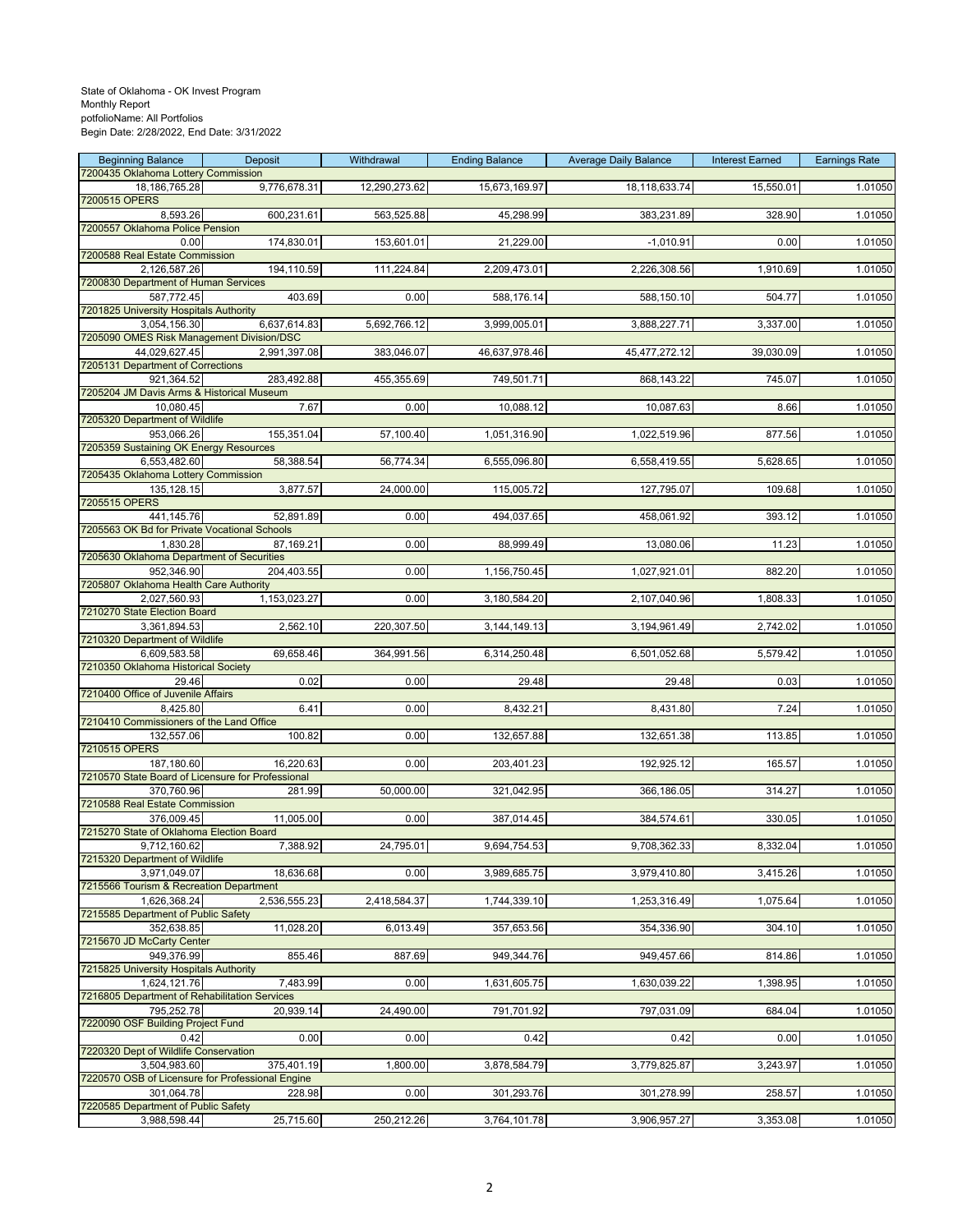| <b>Beginning Balance</b>                                  | Deposit                                            | Withdrawal    | <b>Ending Balance</b> | <b>Average Daily Balance</b> | <b>Interest Earned</b> | <b>Earnings Rate</b> |
|-----------------------------------------------------------|----------------------------------------------------|---------------|-----------------------|------------------------------|------------------------|----------------------|
| 7220830 Department of Human Services<br>9,874.07          | 14.26                                              | 0.00          | 9,888.33              | 9,887.41                     | 8.49                   | 1.01050              |
| 7225040 Department of Agriculture                         |                                                    |               |                       |                              |                        |                      |
| 340,350.00                                                | 3,391.63                                           | 1,423.33      | 342,318.30            | 341,333.89                   | 292.94                 | 1.01050              |
| 7225830 Department of Human Services                      | 92,580.39                                          | 92,432.39     | 204,015.69            |                              |                        | 1.01050              |
| 203,867.69<br>7230220 Oklahoma Crime Victims Compensation |                                                    |               |                       | 206,987.83                   | 177.64                 |                      |
| 744,355.46                                                | 469,098.07                                         | 198,523.99    | 1,014,929.54          | 940,507.00                   | 807.17                 | 1.01050              |
| 7230345 Department of Transportation                      |                                                    |               |                       |                              |                        |                      |
| 6,025,746.87<br>7230695 Tax Commission                    | 646,688.32                                         | 332,340.00    | 6,340,095.19          | 6,291,797.69                 | 5,399.83               | 1.01050              |
| 602,174.08                                                | 912,683.22                                         | 911,701.04    | 603,156.26            | 635,523.62                   | 545.43                 | 1.01050              |
| 7230807 Health Care Authority                             |                                                    |               |                       |                              |                        |                      |
| 26,619.34<br>7235605 Regents for Higher Education         | 7,777,505.77                                       | 7,754,386.00  | 49,739.11             | 1,977,959.43                 | 1,697.55               | 1.01050              |
| 4,281,690.38                                              | 65,960.00                                          | 1,704,033.68  | 2,643,616.70          | 3,229,503.91                 | 2,771.67               | 1.01050              |
| 7240807 Health Care Authority                             |                                                    |               |                       |                              |                        |                      |
| 13,920,509.62                                             | 10,587.35                                          | 0.00          | 13,931,096.97         | 13,930,413.92                | 11,955.54              | 1.01050              |
| 7240830 Oklahoma Human Services<br>16,501,704.89          | 12,639.91                                          | 59,226.90     | 16,455,117.90         | 16,498,244.96                | 14,159.34              | 1.01050              |
| 7244090 OMES Dept of Central Services                     |                                                    |               |                       |                              |                        |                      |
| 1,499,457.36                                              | 530, 383. 78                                       | 389,752.40    | 1,640,088.74          | 1,716,259.72                 | 1,472.95               | 1.01050              |
| 7245807 Health Care Authority<br>20,274,988.34            | 6,320,671.08                                       | 18,920,723.99 | 7,674,935.43          | 20,752,452.83                | 17,810.44              | 1.01050              |
| 7255090 Department of Central Services                    |                                                    |               |                       |                              |                        |                      |
| 1,216,977.00                                              | 1,151.53                                           | 21,666.42     | 1,196,462.11          | 1,211,997.49                 | 1,040.18               | 1.01050              |
| 7255585 Oklahoma Dept of Public Safety<br>22,546.40       | 17.15                                              | 0.00          | 22,563.55             |                              |                        | 1.01050              |
| 7260090 OMES Risk Management Division                     |                                                    |               |                       | 22,562.44                    | 19.36                  |                      |
| 5,679,105.81                                              | 4,355.10                                           | 22,144.14     | 5,661,316.77          | 5,678,302.50                 | 4,873.31               | 1.01050              |
| 7265090 Risk Management Fund                              |                                                    |               |                       |                              |                        |                      |
| 213,808.94<br>7275740 OST - SEED                          | 290,415.19                                         | 345,358.28    | 158,865.85            | 260,397.05                   | 223.48                 | 1.01050              |
| 19,143.82                                                 | 14.87                                              | 554.83        | 18,603.86             | 18,996.65                    | 16.30                  | 1.01050              |
| 7280090 OMES DCS Property Distribution                    |                                                    |               |                       |                              |                        |                      |
| 672,508.67<br>7280131 Department of Corrections           | 38,333.02                                          | 56,808.65     | 654,033.04            | 667,282.41                   | 572.68                 | 1.01050              |
| 8,459,883.18                                              | 2,126,351.02                                       | 1,145,168.05  | 9,441,066.15          | 9,213,524.06                 | 7,907.35               | 1.01050              |
| 7280345 Department of Transportation                      |                                                    |               |                       |                              |                        |                      |
| 543,240.21<br>7285345 Department of Transportation        | 494,619.93                                         | 0.00          | 1,037,860.14          | 926,291.33                   | 794.97                 | 1.01050              |
| 187, 141, 986. 64                                         | 8,577,174.77                                       | 7,996,887.30  | 187,722,274.11        | 190,224,888.23               | 163,257.25             | 1.01050              |
| 7295090 Emergency & Transportation                        |                                                    |               |                       |                              |                        |                      |
| 5,361,160.00                                              | 40,000.00                                          | 0.00          | 5,401,160.00          | 5,382,450.32                 | 4,619.40               | 1.01050              |
| 7296150 University of Science & Arts<br>41.89             | 0.03                                               | 0.00          | 41.92                 | 41.92                        | 0.04                   | 1.01050              |
| 7303000 Tobacco Litigation Escrow Fund                    |                                                    |               |                       |                              |                        |                      |
| 30,375.82                                                 | 23.10                                              | 0.00          | 30,398.92             | 30,397.43                    | 26.09                  | 1.01050              |
| 7360566 Tourism & Recreation Department<br>6,145,259.10   | 19,501.96                                          | 0.00          | 6,164,761.06          | 6,159,674.69                 | 5,286.44               | 1.01050              |
| 7401105 OCIA NACEA Construction Series 2018B              |                                                    |               |                       |                              |                        |                      |
| 219.221.94                                                | 199.03                                             | 0.00          | 219,420.97            | 219,408.13                   | 188.30                 | 1.01050              |
| 489,713.08                                                | 7403292 Oklahoma Department of Environmental Quali | 8,687.14      | 481,398.40            | 489,115.09                   | 419.77                 | 1.01050              |
| 7405220 District Attorneys Council                        | 372.46                                             |               |                       |                              |                        |                      |
| 4,600,920.75                                              | 3,610.13                                           | 182,320.75    | 4,422,210.13          | 4,550,152.02                 | 3,905.09               | 1.01050              |
| 7408105 OCIA                                              |                                                    |               |                       |                              |                        |                      |
| 538,654.98<br>7409105 OCIA NACEA Revenue Series 2018B     | 538,494.44                                         | 538,143.22    | 539,006.20            | 521,624.08                   | 447.67                 | 1.01050              |
| 56.86                                                     | 88,975.89                                          | 88,961.35     | 71.40                 | 17,288.79                    | 14.84                  | 1.01050              |
|                                                           | 7411105 OCIA Capitol Repair Revenue Series 2018C   |               |                       |                              |                        |                      |
| 435,792.63<br>7412105 OCIA                                | 435,639.29                                         | 435,390.62    | 436,041.30            | 450,070.12                   | 386.26                 | 1.01050              |
| 1,438.57                                                  | 2,517,778.14                                       | 1,258,512.49  | 1,260,704.22          | 1,017,072.57                 | 872.89                 | 1.01050              |
| 7415105 OCIA DOC Construction Series 2018D                |                                                    |               |                       |                              |                        |                      |
| 20,568,571.10                                             | 16,279.42                                          | 2,458,849.09  | 18,126,001.43         | 19,596,374.68                | 16,818.25              | 1.01050              |
| 7416000 OSF - Oil Overcharge<br>295,188.95                | 224.51                                             | 0.00          | 295,413.46            | 295,398.98                   | 253.52                 | 1.01050              |
| 7416105 OCIA DOC Revenue Series 2018D                     |                                                    |               |                       |                              |                        |                      |
| 915.32                                                    | 1,500,600.03                                       | 750,238.54    | 751,276.81            | 727,067.63                   | 623.99                 | 1.01050              |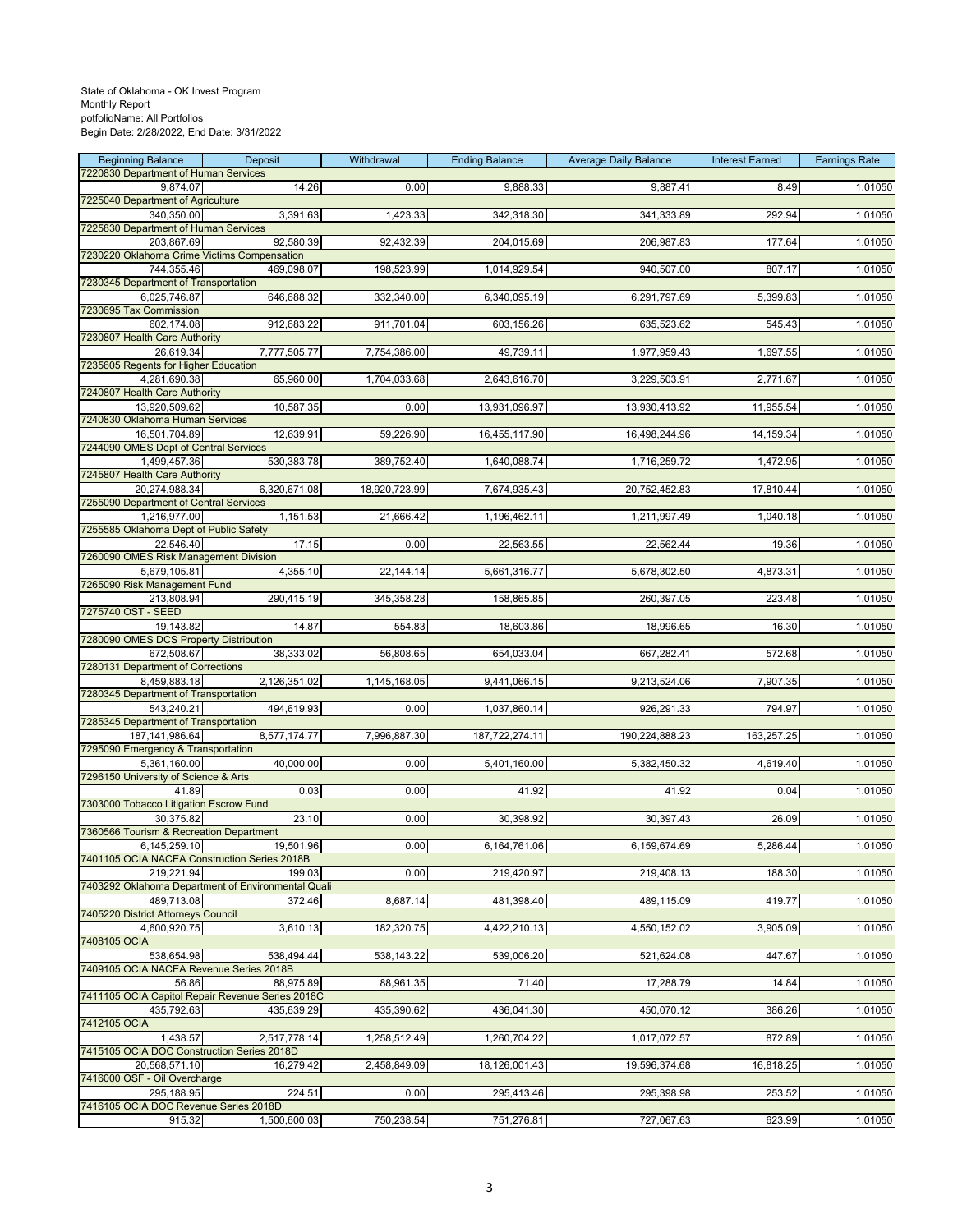| <b>Beginning Balance</b>                                       | Deposit      | Withdrawal    | <b>Ending Balance</b> | <b>Average Daily Balance</b> | <b>Interest Earned</b> | <b>Earnings Rate</b> |
|----------------------------------------------------------------|--------------|---------------|-----------------------|------------------------------|------------------------|----------------------|
| 7416160 Department of Commerce<br>3,105,510.76                 | 2,361.92     | 0.00          | 3,107,872.68          | 3,107,720.30                 | 2,667.15               | 1.01050              |
| 7419105 OCIA                                                   |              |               |                       |                              |                        |                      |
| 2,401,583.47                                                   | 2,211,971.45 | 2,285,856.23  | 2,327,698.69          | 2,382,023.77                 | 2,044.33               | 1.01050              |
| 7420105 OCIA                                                   |              |               |                       |                              |                        |                      |
| 2,028,900.65<br>7424105 OCIA                                   | 1,543.09     | 280,156.21    | 1,750,287.53          | 1,967,083.11                 | 1,688.22               | 1.01050              |
| 172.33                                                         | 423,144.50   | 211,552.07    | 211,764.76            | 109,398.25                   | 93.89                  | 1.01050              |
| 7426000 OSF - Oil Overcharge                                   |              |               |                       |                              |                        |                      |
| 2,466,454.67<br>7426160 Department of Commerce                 | 1,875.88     | 0.00          | 2,468,330.55          | 2,468,209.53                 | 2,118.30               | 1.01050              |
| 15,070,105.10                                                  | 14,758.93    | 0.00          | 15,084,864.03         | 15,083,266.26                | 12,944.95              | 1.01050              |
| 7427105 OCIA-Revenue Series 2019B                              |              |               |                       |                              |                        |                      |
| 1,805,860.85<br>7428105 OCIA Endowed Chairs Fund               | 1,373.46     | 829,474.13    | 977,760.18            | 1,164,972.18                 | 999.82                 | 1.01050              |
| 958,111.78                                                     | 957,826.25   | 957,201.53    | 958,736.50            | 927,818.73                   | 796.28                 | 1.01050              |
| 7430010 Oklahoma State University                              |              |               |                       |                              |                        |                      |
| 2,282,918.23                                                   | 3,790,234.61 | 3,671,892.83  | 2,401,260.01          | 2,453,698.10                 | 2,105.84               | 1.01050              |
| 7430011 Oklahoma State University<br>2,077,027.89              | 1,842,113.49 | 2,347,120.59  | 1,572,020.79          | 2,437,769.00                 | 2,092.17               | 1.01050              |
| 7430012 Oklahoma State University                              |              |               |                       |                              |                        |                      |
| 1,736,715.69                                                   | 2,465,387.45 | 1,095,051.95  | 3,107,051.19          | 2,659,080.05                 | 2,282.11               | 1.01050              |
| 7430013 Oklahoma State University<br>1,779,659.17              | 500,469.90   | 256,985.55    | 2,023,143.52          | 2,103,000.57                 | 1,804.86               | 1.01050              |
| 7430014 Oklahoma State University                              |              |               |                       |                              |                        |                      |
| 1,750,319.09                                                   | 994,287.08   | 625,500.47    | 2,119,105.70          | 2,300,108.10                 | 1,974.03               | 1.01050              |
| 7430015 Oklahoma State University<br>1,943,458.87              | 499,222.38   | 196,246.19    | 2,246,435.06          | 2,199,528.80                 | 1,887.71               | 1.01050              |
| 7430016 Oklahoma State University                              |              |               |                       |                              |                        |                      |
| 247,187.79                                                     | 188.41       | 813.38        | 246,562.82            | 247,078.72                   | 212.05                 | 1.01050              |
| 7430100 Cameron University                                     |              | 230,619.03    |                       |                              |                        |                      |
| 1,120,453.44<br>7430420 Langston University                    | 179,842.45   |               | 1,069,676.86          | 1,072,674.85                 | 920.60                 | 1.01050              |
| 1,093,741.21                                                   | 200,000.00   | 851,117.57    | 442,623.64            | 785,317.65                   | 673.99                 | 1.01050              |
| 7430461 Rogers State College                                   |              |               |                       |                              |                        |                      |
| 1,727,424.09<br>7430505 Northwestern Oklahoma State University | 154,514.88   | 162,495.32    | 1,719,443.65          | 1,790,196.85                 | 1,536.41               | 1.01050              |
| 325,850.13                                                     | 90,189.44    | 102,684.69    | 313,354.88            | 312,457.38                   | 268.16                 | 1.01050              |
| 7430530 Panhandle State University                             |              |               |                       |                              |                        |                      |
| 14,478.38<br>7430665 Southwestern Oklahoma State University    | 46,359.93    | 50,900.98     | 9,937.33              | 19,073.77                    | 16.37                  | 1.01050              |
| 1,420,641.89                                                   | 1,626.78     | 125,767.05    | 1,296,501.62          | 1,370,464.75                 | 1,176.18               | 1.01050              |
| 7430760 University of Oklahoma                                 |              |               |                       |                              |                        |                      |
| 48,272,487.16<br>7430770 OUHSC                                 | 5,608,234.94 | 13,467,360.05 | 40,413,362.05         | 47,502,300.72                | 40,768.04              | 1.01050              |
| 94,966,814.70                                                  | 4,446,954.04 | 10,325,127.08 | 89,088,641.66         | 91,358,222.98                | 78,406.63              | 1.01050              |
| 7430773 Oklahoma State University                              |              |               |                       |                              |                        |                      |
| 1,827,709.85                                                   | 2,481,471.91 | 2,394,134.16  | 1,915,047.60          | 1,870,903.42                 | 1,605.67               | 1.01050              |
| 7434105 OCIA<br>21,732.79                                      | 256,856.61   | 189,224.97    | 89,364.43             | 96,021.29                    | 82.41                  | 1.01050              |
| 7436000 OSF - Oil Overcharge                                   |              |               |                       |                              |                        |                      |
| 2,705.18                                                       | 2.06         | 0.00          | 2,707.24              | 2,707.11                     | 2.32                   | 1.01050              |
| 7436105 OCIA<br>224,794.30                                     | 224,665.55   | 224,549.48    | 224,910.37            | 297,338.20                   | 255.19                 | 1.01050              |
| 7437105 OCIA                                                   |              |               |                       |                              |                        |                      |
| 9,452,598.82                                                   | 7,208.47     | 3,125,312.02  | 6,334,495.27          | 7,399,386.16                 | 6,350.40               | 1.01050              |
| 7438105 OCIA<br>377,890.13                                     |              |               |                       |                              |                        | 1.01050              |
| 7439105 2020A OCIA                                             | 377,757.30   | 377,541.67    | 378,105.76            | 390,270.61                   | 334.94                 |                      |
| 1,692.62                                                       | 2,964,220.03 | 1,481,666.66  | 1,484,245.99          | 1,197,414.59                 | 1,027.66               | 1.01050              |
| 7442105 OCIA                                                   |              |               |                       |                              |                        |                      |
| 1,290.61<br>7443105 OCIA                                       | 2,259,245.41 | 1,129,284.79  | 1,131,251.23          | 912,636.38                   | 783.25                 | 1.01050              |
| 536,692.09                                                     | 651,553.19   | 835,724.98    | 352,520.30            | 486,831.51                   | 417.81                 | 1.01050              |
| 7444105 OCIA 2017C Series                                      |              |               |                       |                              |                        |                      |
| 48.69<br>7444835 Water Resources Board                         | 132,352.02   | 132,330.42    | 70.29                 | 21,412.51                    | 18.38                  | 1.01050              |
| 7,945,779.98                                                   | 8,357.25     | 83,382.86     | 7,870,754.37          | 7,915,458.88                 | 6,793.31               | 1.01050              |
| 7445105 Oklahoma Capital Improvement                           |              |               |                       |                              |                        |                      |
| 800,369.50                                                     | 800,087.95   | 799,631.25    | 800,826.20            | 826,591.29                   | 709.41                 | 1.01050              |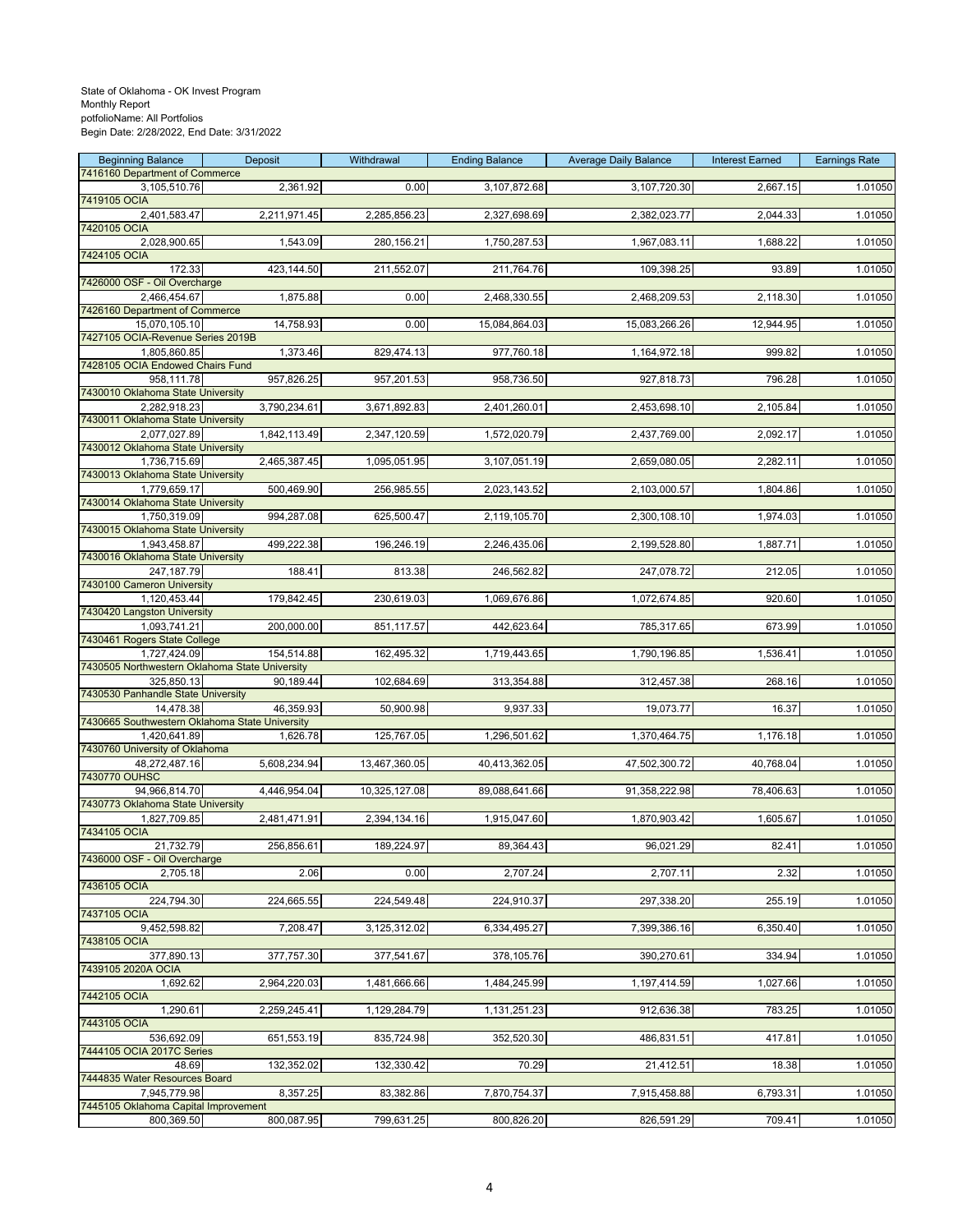| <b>Beginning Balance</b>                               | Deposit      | Withdrawal   | <b>Ending Balance</b> | <b>Average Daily Balance</b> | <b>Interest Earned</b> | <b>Earnings Rate</b> |
|--------------------------------------------------------|--------------|--------------|-----------------------|------------------------------|------------------------|----------------------|
| 7445835 Water Resources Board<br>4,030,405.03          | 56,393.05    | 105,707.38   | 3,981,090.70          | 4,019,807.11                 | 3,449.93               | 1.01050              |
| 7447105 OCIA                                           |              |              |                       |                              |                        |                      |
| 199.16                                                 | 306,819.44   | 242,208.34   | 64,810.26             | 99,192.88                    | 85.13                  | 1.01050              |
| 7450105 OCIA Series 2020B<br>947.50                    | 1,657,044.63 | 828,274.47   | 829,717.66            | 669,374.49                   | 574.48                 | 1.01050              |
| 7451105 OCIA Series 2020B                              |              |              |                       |                              |                        |                      |
| 86,912,150.68                                          | 92,159.30    | 6,322,756.43 | 80,681,553.55         | 82,599,966.34                | 70,890.01              | 1.01050              |
| 7452105 OCIA Series 2020D<br>90.71                     | 83,501.83    | 83,454.16    | 138.38                | 51,284.63                    | 44.01                  | 1.01050              |
| 7453105 OCIA Series 2020D                              |              |              |                       |                              |                        |                      |
| 8,347,013.31<br>7454105 OCIA Series 2020E              | 6,773.76     | 597,448.34   | 7,756,338.73          | 8,330,593.66                 | 7,149.59               | 1.01050              |
| 324.29                                                 | 266,311.28   | 266,144.76   | 490.81                | 163,601.05                   | 140.41                 | 1.01050              |
| 7455105 OCIA                                           |              |              |                       |                              |                        |                      |
| 353,046.22<br>7455160 Department of Commerce           | 352,922.28   | 352,720.83   | 353,247.67            | 364,612.76                   | 312.92                 | 1.01050              |
| 701,288.72                                             | 36,990.35    | 152,400.15   | 585,878.92            | 580,552.31                   | 498.25                 | 1.01050              |
| 7456105 OCIA Series 2020E                              |              |              |                       |                              |                        |                      |
| 15,060,555.88<br>7458105 OCIA Series 2020C             | 12,014.92    | 1,642,313.65 | 13,430,257.15         | 14,222,846.99                | 12,206.51              | 1.01050              |
| 524.74                                                 | 921,459.38   | 460,591.87   | 461,392.25            | 372,227.65                   | 319.46                 | 1.01050              |
| 7459105 OCIA (Endowed Chair)                           |              |              |                       |                              |                        |                      |
| 1,367,747.78<br>7460100 Cameron University             | 1,368,309.57 | 1,367,417.86 | 1,368,639.49          | 1,324,471.71                 | 1,136.71               | 1.01050              |
| 312,687.98                                             | 200,238.18   | 174,974.15   | 337,952.01            | 465,117.71                   | 399.18                 | 1.01050              |
| 7464105 OCIA<br>1.624.280.78                           | 1,364.29     | 18,889.05    | 1,606,756.02          | 1,610,934.99                 | 1,382.56               | 1.01050              |
| 7470010 Oklahoma State University                      |              |              |                       |                              |                        |                      |
| 1,679,522.66                                           | 1,277.37     | 0.00         | 1,680,800.03          | 1,680,717.62                 | 1,442.45               | 1.01050              |
| 7471835 Water Resources Board<br>530,793.53            | 403.70       | 0.00         | 531,197.23            | 531,171.18                   | 455.87                 | 1.01050              |
| 7472835 Water Resources Board                          |              |              |                       |                              |                        |                      |
| 62,499,294.20                                          | 48,120.95    | 3,969,649.69 | 58,577,765.46         | 60,193,539.90                | 51,660.07              | 1.01050              |
| 7473835 Water Resources Board<br>104,561,728.51        | 79,527.43    | 0.00         | 104,641,255.94        | 104,636,125.14               | 89,802.16              | 1.01050              |
| 7475750 Tulsa Community College                        |              |              |                       |                              |                        |                      |
| 6,069.15                                               | 4.62         | 0.00         | 6,073.77              | 6,073.47                     | 5.21                   | 1.01050              |
| 7476760 University of Oklahoma<br>12,082,100.91        | 9,189.13     | 0.00         | 12,091,290.04         | 12,090,697.19                | 10,376.63              | 1.01050              |
| 7479010 Oklahoma State University                      |              |              |                       |                              |                        |                      |
| 7,585,522.30<br>7485010 Oklahoma State University      | 6,006.61     | 1,969,814.57 | 5,621,714.34          | 6,792,610.74                 | 5,829.64               | 1.01050              |
| 96,666.51                                              | 83.03        | 3,596.00     | 93, 153.54            | 95,932.18                    | 82.33                  | 1.01050              |
| 7487010 Oklahoma State University                      |              |              |                       |                              |                        |                      |
| 14,978,859.91<br>7488010 Oklahoma State University     | 11,392.29    | 2,585,384.93 | 12,404,867.27         | 13,097,816.20                | 11,240.98              | 1.01050              |
| 0.00                                                   | 509.67       | 509.67       | 0.00                  | 65.76                        | 0.06                   | 1.01050              |
| 7488105 OCIA                                           |              |              |                       |                              |                        |                      |
| 23,960.44<br>7490010Oklahoma State University          | 29,313.38    | 20,633.32    | 32,640.50             | 36,413.80                    | 31.25                  | 1.01050              |
| 48.338.84                                              | 36.76        | 0.00         | 48,375.60             | 48,373.23                    | 41.52                  | 1.01050              |
| 7490013Oklahoma State University<br>21.926.19          |              |              |                       |                              |                        |                      |
| 7490015Oklahoma State University                       | 16.68        | 0.00         | 21,942.87             | 21,941.79                    | 18.83                  | 1.01050              |
| 1,401.12                                               | 1.07         | 0.00         | 1,402.19              | 1,402.12                     | 1.20                   | 1.01050              |
| 7490270 Oklahoma State Election Board                  |              |              |                       |                              | 0.02                   |                      |
| 17.82<br>7490760 University of Oklahoma                | 0.01         | 0.00         | 17.83                 | 17.83                        |                        | 1.01050              |
| 268,230.04                                             | 217.61       | 120,029.59   | 148,418.06            | 229,298.31                   | 196.79                 | 1.01050              |
| 7490773Oklahoma State University<br>56,749.78          | 43.16        | 0.00         | 56,792.94             | 56,790.16                    | 48.74                  | 1.01050              |
| 7491220 District Attorneys Council                     |              |              |                       |                              |                        |                      |
| 2,574,310.71                                           | 53,443.80    | 189,740.72   | 2,438,013.79          | 2,522,961.00                 | 2,165.29               | 1.01050              |
| 7511410 Commissioners of the Land Office<br>869,757.80 | 0.00         | 90,880.00    | 778,877.80            | 822,851.99                   | 706.20                 | 1.01050              |
| 7512410 Commissioners of the Land Office               |              |              |                       |                              |                        |                      |
| 3,727,040.33                                           | 0.00         | 598,563.15   | 3,128,477.18          | 3,520,972.48                 | 3,021.81               | 1.01050              |
| 7519410 Commissioners of the Land Office<br>0.01       | 0.00         | 0.00         | 0.01                  | 0.01                         | 0.00                   | 1.01050              |
|                                                        |              |              |                       |                              |                        |                      |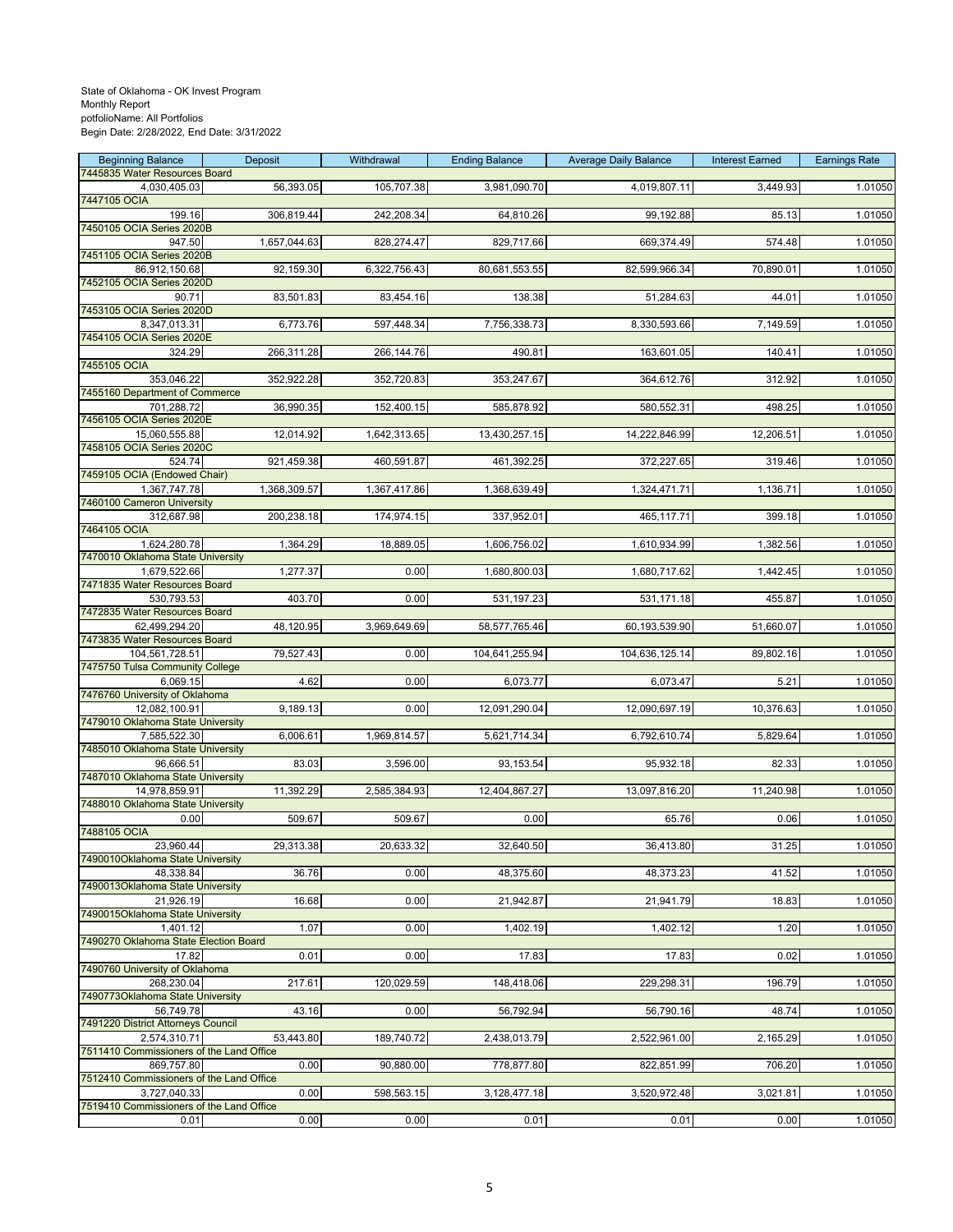| <b>Beginning Balance</b>                                     | Deposit      | Withdrawal   | <b>Ending Balance</b> | <b>Average Daily Balance</b> | <b>Interest Earned</b> | <b>Earnings Rate</b> |
|--------------------------------------------------------------|--------------|--------------|-----------------------|------------------------------|------------------------|----------------------|
| 7600010 Oklahoma State University<br>4,322,034.22            | 436,281.21   | 235,379.59   | 4,522,935.84          | 4,223,943.04                 | 3,625.13               | 1.01050              |
| 7600100 Cameron University                                   |              |              |                       |                              |                        |                      |
| 857,980.53                                                   | 54,077.88    | 16,327.87    | 895,730.54            | 849,895.97                   | 729.41                 | 1.01050              |
| 7600120 University of Central Oklahoma<br>3,750,829.94       | 56,274.96    | 11,761.35    | 3,795,343.55          | 3,754,826.99                 | 3,222.52               | 1.01050              |
| 7600150 University of Science & Arts                         |              |              |                       |                              |                        |                      |
| 369,245.57                                                   | 53,717.32    | 61,157.81    | 361,805.08            | 327,562.78                   | 281.13                 | 1.01050              |
| 7600230 East Central University<br>1,156,123.54              | 54,330.16    | 67,483.29    | 1,142,970.41          | 1,135,077.81                 | 974.16                 | 1.01050              |
| 7600420 Langston University                                  |              |              |                       |                              |                        |                      |
| 907,302.31                                                   | 48,895.85    | 51,341.12    | 904,857.04            | 878,100.29                   | 753.61                 | 1.01050              |
| 7600485 Northeastern State University<br>2,346,194.44        | 53,457.00    | 32,395.39    | 2,367,256.05          | 2,325,944.84                 | 1,996.20               | 1.01050              |
| 7600490 Northern Oklahoma College                            |              |              |                       |                              |                        |                      |
| 690,058.43<br>7600505 Northwestern Oklahoma State University | 48,656.58    | 119,372.94   | 619,342.07            | 606,310.95                   | 520.36                 | 1.01050              |
| 2,489,214.30                                                 | 55,330.04    | 27,289.72    | 2,517,254.62          | 2,484,994.12                 | 2,132.70               | 1.01050              |
| 7600530 Panhandle State University                           |              |              |                       |                              |                        |                      |
| 171,451.33<br>7600660 Southeastern Oklahoma State Unversity  | 53,588.43    | 56,713.43    | 168,326.33            | 162,216.86                   | 139.22                 | 1.01050              |
| 75,137.33                                                    | 53,513.59    | 74,874.81    | 53,776.11             | 23,086.83                    | 19.81                  | 1.01050              |
| 7600665 Southwestern Oklahoma State University               |              |              |                       |                              |                        |                      |
| 2,413,755.67<br>7600760 University of Oklahoma               | 55,258.04    | 0.00         | 2,469,013.71          | 2,418,889.35                 | 2,075.97               | 1.01050              |
| 5,096,754.70                                                 | 436,602.76   | 0.00         | 5,533,357.46          | 5,128,053.54                 | 4,401.06               | 1.01050              |
| 7650010 Oklahoma State University                            |              |              |                       |                              |                        |                      |
| 2,896,085.12<br>7650100 Cameron University                   | 128,474.69   | 68,951.85    | 2,955,607.96          | 2,886,083.26                 | 2,476.93               | 1.01050              |
| 824,898.52                                                   | 21,282.24    | 675.00       | 845,505.76            | 826,447.71                   | 709.28                 | 1.01050              |
| 7650120 University of Central Oklahoma                       |              |              |                       |                              |                        |                      |
| 1,968,062.04<br>7650150 University of Science & Arts         | 22,148.67    | 0.00         | 1,990,210.71          | 1,970,770.15                 | 1,691.38               | 1.01050              |
| 426,323.32                                                   | 14,664.82    | 76,707.81    | 364,280.33            | 374,618.30                   | 321.51                 | 1.01050              |
| 7650230 East Central University                              |              |              |                       |                              |                        |                      |
| 888,119.77<br>7650420 Langston University                    | 21,282.19    | 23,459.86    | 885,942.10            | 876,638.95                   | 752.36                 | 1.01050              |
| 1,014,057.27                                                 | 84,394.24    | 292,943.03   | 805,508.48            | 776,818.07                   | 666.69                 | 1.01050              |
| 7650485 Northeastern State University<br>988,030.69          | 21,405.37    | 0.00         | 1,009,436.06          | 990,043.46                   | 849.69                 | 1.01050              |
| 7650490 Northern Oklahoma College                            |              |              |                       |                              |                        |                      |
| 2,163,318.99                                                 | 143,039.71   | 287,695.98   | 2,018,662.72          | 2,088,841.38                 | 1,792.71               | 1.01050              |
| 7650505 Northwestern Oklahoma State University<br>872,307.20 | 21,350.88    | 4,196.51     | 889,461.57            | 872,482.73                   | 748.79                 | 1.01050              |
| 7650530 Panhandle State University                           |              |              |                       |                              |                        |                      |
| 82,846.84                                                    | 20,734.15    | 51,398.89    | 52,182.10             | 72,698.01                    | 62.39                  | 1.01050              |
| 7650660 Southeastern Oklahoma State Unversity<br>54,451.94   | 20,709.63    | 52,472.49    | 22,689.08             | 16,882.65                    | 14.49                  | 1.01050              |
| 7650665 Southwestern Oklahoma State University               |              |              |                       |                              |                        |                      |
| 706,136.54                                                   | 21,188.90    | 0.00         | 727,325.44            | 707,946.80                   | 607.58                 | 1.01050              |
| 7650760 University of Oklahoma<br>3,432,140.43               | 231,312.28   | 0.00         | 3,663,452.71          | 3,449,106.47                 | 2,960.14               | 1.01050              |
| 7700040 Department of Agriculture                            |              |              |                       |                              |                        |                      |
| 11,124,928.56<br>7700041 Western Oklahoma State College      | 14,281.15    | 0.00         | 11,139,209.71         | 11,134,345.76                | 9,555.86               | 1.01050              |
| 107,923.55                                                   | 1,069,215.57 | 473,528.52   | 703,610.60            | 670,477.13                   | 575.43                 | 1.01050              |
| 7700131 Department of Corrections                            |              |              |                       |                              |                        |                      |
| 28,053,729.14<br>7700240 Eastern Oklahoma State College      | 2,555,915.00 | 2,289,249.44 | 28,320,394.70         | 28, 155, 200. 77             | 24,163.72              | 1.01050              |
| 2,628,975.61                                                 | 735,481.38   | 1,979,323.14 | 1,385,133.85          | 1,445,552.43                 | 1,240.62               | 1.01050              |
| 7700340 State Health Department                              |              |              |                       |                              |                        |                      |
| 392,931.98<br>7700461 Rogers State College                   | 1,641,424.05 | 1,932,308.14 | 102,047.89            | 435,852.20                   | 374.06                 | 1.01050              |
| 9,314,064.70                                                 | 964,827.38   | 1,347,295.03 | 8,931,597.05          | 9,533,493.18                 | 8,181.96               | 1.01050              |
| 7700490 Northern Oklahoma College                            |              |              |                       |                              |                        |                      |
| 5,748,371.67<br>7700606 Ardmore Higher Education Center      | 4,855,495.81 | 1,645,832.25 | 8,958,035.23          | 8,941,491.30                 | 7,673.88               | 1.01050              |
| 59.03                                                        | 0.04         | 0.00         | 59.07                 | 59.07                        | 0.05                   | 1.01050              |
| 7700633 Oklahoma City Community College                      |              |              |                       |                              |                        |                      |
| 10,335,342.32                                                | 3,986,083.47 | 640,340.94   | 13,681,084.85         | 12,987,889.71                | 11,146.63              | 1.01050              |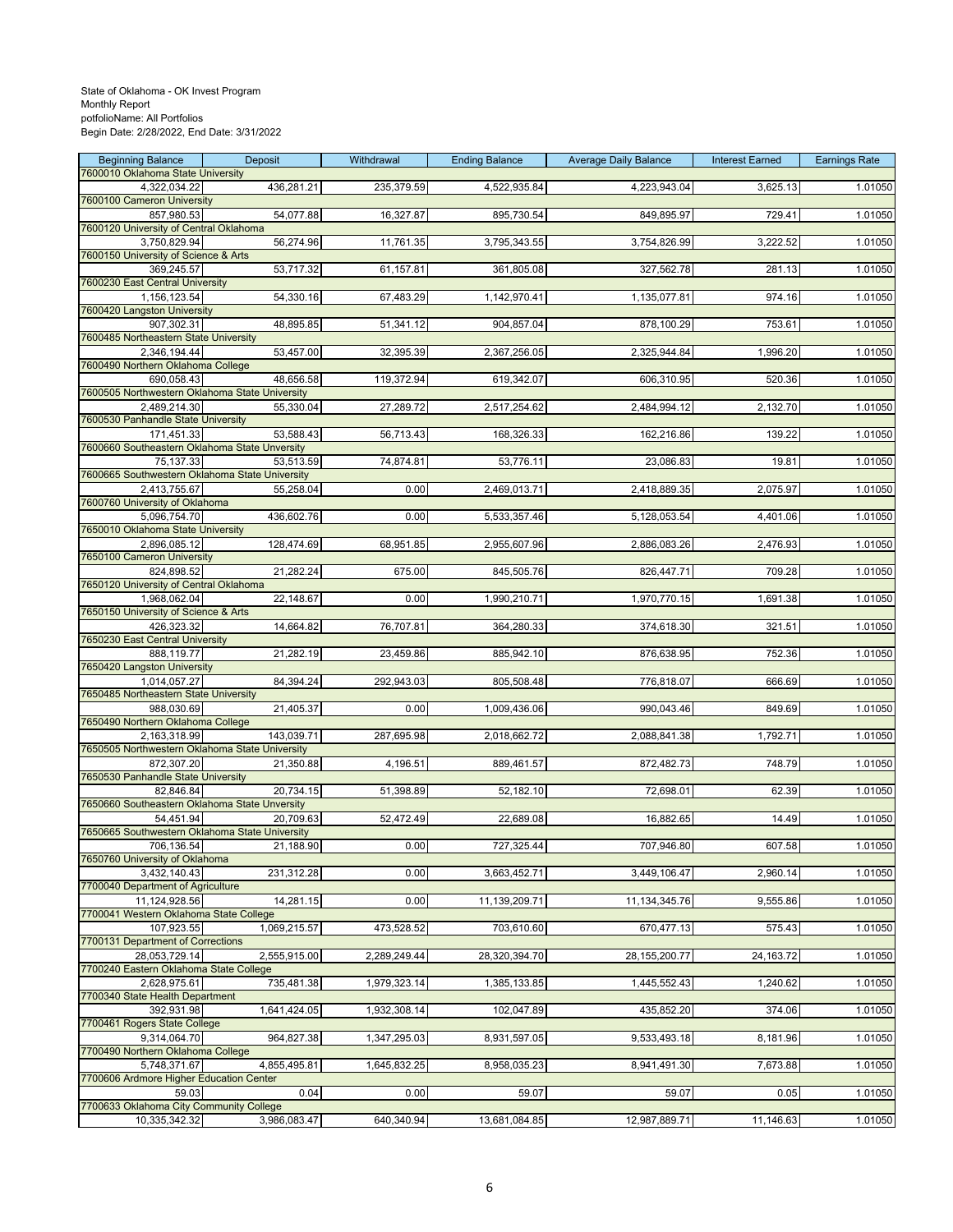| <b>Beginning Balance</b><br>Deposit                                            | Withdrawal    | <b>Ending Balance</b> | <b>Average Daily Balance</b> | <b>Interest Earned</b> | <b>Earnings Rate</b> |
|--------------------------------------------------------------------------------|---------------|-----------------------|------------------------------|------------------------|----------------------|
| 7700660 Southeastern Oklahoma State University<br>8,536,821.42<br>2,282,444.68 | 1,451,659.93  | 9,367,606.17          | 8,883,932.89                 | 7,624.48               | 1.01050              |
| 7700760 University of Oklahoma                                                 |               |                       |                              |                        |                      |
| 114,115,654.31<br>45,591,455.18                                                | 38,854,724.06 | 120,852,385.43        | 130,982,771.23               | 112,413.72             | 1.01050              |
| 7700830 Department of Human Services                                           |               |                       |                              |                        |                      |
| 264,065.90<br>1,070,738.67<br>7701010 Oklahoma State University                | 346,084.14    | 988,720.43            | 897,341.41                   | 770.13                 | 1.01050              |
| 7,104,786.10<br>46,520,321.10                                                  | 36,813,779.88 | 16,811,327.32         | 18,642,270.35                | 15,999.41              | 1.01050              |
| 7701150 University of Science & Arts                                           |               |                       |                              |                        |                      |
| 224,726.99<br>5,049,932.87<br>7701165 Connors State College                    | 1,549,219.11  | 3,725,440.75          | 4,589,420.64                 | 3,938.79               | 1.01050              |
| 865,237.30<br>1,200,254.25                                                     | 657,221.02    | 1,408,270.53          | 1,518,731.66                 | 1,303.43               | 1.01050              |
| 7701400 Office of Juvenile Affairs                                             |               |                       |                              |                        |                      |
| 4,678.36<br>5,035.34<br>7701480 Northeasten Oklahoma A&M College               | 2,139.59      | 7,574.11              | 7,907.05                     | 6.79                   | 1.01050              |
| 465,581.55<br>427,845.35                                                       | 483,945.08    | 409,481.82            | 473,736.86                   | 406.58                 | 1.01050              |
| 7701530 Panhandle State University                                             |               |                       |                              |                        |                      |
| 113,689.41<br>411,941.40                                                       | 357,462.26    | 168,168.55            | 163,284.66                   | 140.14                 | 1.01050              |
| 7701605 Regents for Higher Education<br>33,486,743.69<br>52,438.62             | 259,432.93    | 33,279,749.38         | 33,404,184.57                | 28,668.57              | 1.01050              |
| 7701650 Department of Veteran Affairs                                          |               |                       |                              |                        |                      |
| 172,771.30<br>1,659,382.94                                                     | 0.00          | 1,832,154.24          | 1,751,974.38                 | 1,503.60               | 1.01050              |
| 7701770 OUHSC<br>411,806,615.38<br>85,947,522.10                               | 59,538,587.66 | 438,215,549.82        | 438,214,649.03               | 376,090.22             | 1.01050              |
| 7701805 Department of Rehabilitation Services                                  |               |                       |                              |                        |                      |
| 166,550.50<br>19,289.01                                                        | 3,537.77      | 182,301.74            | 173,986.81                   | 149.32                 | 1.01050              |
| 7701865 Workers Compensation Commission                                        |               |                       |                              |                        |                      |
| 5,181.44<br>5,607,106.67<br>7702120 University of Central Oklahoma             | 6,784.91      | 5,605,503.20          | 5,608,024.58                 | 4,812.99               | 1.01050              |
| 7,249,708.37<br>16,486,954.19                                                  | 2,411,331.09  | 21,325,331.47         | 21,171,050.46                | 18,169.69              | 1.01050              |
| 7702650 Department of Veteran Affairs                                          |               |                       |                              |                        |                      |
| 158,535.62<br>1,434,583.83<br>7703650 Department of Veteran Affairs            | 0.00          | 1,593,119.45          | 1,528,390.28                 | 1,311.71               | 1.01050              |
| 238,611.25<br>2,098,127.93                                                     | 0.00          | 2,336,739.18          | 2,239,631.83                 | 1,922.13               | 1.01050              |
| 7704120 University of Central Oklahoma                                         |               |                       |                              |                        |                      |
| 477,982.67<br>411,697.55                                                       | 868,890.11    | 20,790.11             | 59,614.44                    | 51.16                  | 1.01050              |
| 7704650 Department of Veteran Affairs<br>1,571,108.76<br>148,585.34            | 0.00          | 1,719,694.10          | 1,670,165.24                 | 1,433.39               | 1.01050              |
| 7704865 Workers Compensation Commission                                        |               |                       |                              |                        |                      |
| 45,761.00<br>34.80                                                             | 0.00          | 45,795.80             | 45,793.55                    | 39.30                  | 1.01050              |
| 7705505 Northwestern Oklahoma State University<br>1,710,931.75<br>1,144,495.95 | 585,530.86    | 2,269,896.84          | 1,618,605.12                 | 1,389.14               | 1.01050              |
| 7705650 Department of Veteran Affairs                                          |               |                       |                              |                        |                      |
| 146,257.26<br>1,556,186.75                                                     | 884.22        | 1,701,559.79          | 1,644,532.81                 | 1,411.39               | 1.01050              |
| 7705675 Self Insurance Guaranty Fund<br>9,764.17<br>2.290.931.88               | 14,175.02     |                       |                              |                        |                      |
| 7705865 Workers Compensation Commission                                        |               | 2,286,521.03          | 2,291,092.39                 | 1,966.29               | 1.01050              |
| 43,265.21<br>32.91                                                             | 0.00          | 43,298.12             | 43,296.00                    | 37.16                  | 1.01050              |
| 7706452 CMHC, Rep payee account                                                |               |                       |                              |                        |                      |
| 6.47<br>8,501.19<br>7706650 Department of Veteran Affairs                      | 0.00          | 8,507.66              | 8,507.24                     | 7.30                   | 1.01050              |
| 657.925.52<br>78,603.07                                                        | 0.00          | 736,528.59            | 698,741.19                   | 599.68                 | 1.01050              |
| 7706750 Tulsa Community College                                                |               |                       |                              |                        |                      |
| 4,768,290.14<br>488,438.14<br>7706865 OK Workers Comp Commission               | 502,209.42    | 4,754,518.86          | 4,929,398.25                 | 4,230.57               | 1.01050              |
| 135.16<br>177,705.19                                                           | 0.00          | 177,840.35            | 177,831.63                   | 152.62                 | 1.01050              |
| 7707452 CMHC, Rep payee account                                                |               |                       |                              |                        |                      |
| 8,661.16<br>17,292.88                                                          | 23,676.93     | 2,277.11              | 11,266.22                    | 9.67                   | 1.01050              |
| 7707585 Department of Public Safety<br>4,305,901.77<br>346,679.98              | 152,349.41    | 4,500,232.34          | 4,463,061.34                 | 3,830.35               | 1.01050              |
| 7707605 Regents for Higher Education                                           |               |                       |                              |                        |                      |
| 162.209.020.44<br>18,712,324.36                                                | 19,541,494.78 | 161,379,850.02        | 173, 143, 079.39             | 148,597.08             | 1.01050              |
| 7707650 Department of Veteran Affairs<br>71,590.82<br>903,291.00               | 0.00          | 974,881.82            | 950,530.72                   | 815.78                 | 1.01050              |
| 7707865 OK Workers Comp Commission                                             |               |                       |                              |                        |                      |
| 186.10<br>244,687.61                                                           | 0.00          | 244,873.71            | 244,861.70                   | 210.15                 | 1.01050              |
| 7708108 Carl Albert State College                                              |               |                       |                              |                        |                      |
| 126,572.75<br>5,723,210.92<br>7708605 Regents for Higher Education             | 421,392.21    | 5,428,391.46          | 5,671,167.39                 | 4,867.18               | 1.01050              |
| 0.12<br>161.17                                                                 | 0.00          | 161.29                | 161.28                       | 0.14                   | 1.01050              |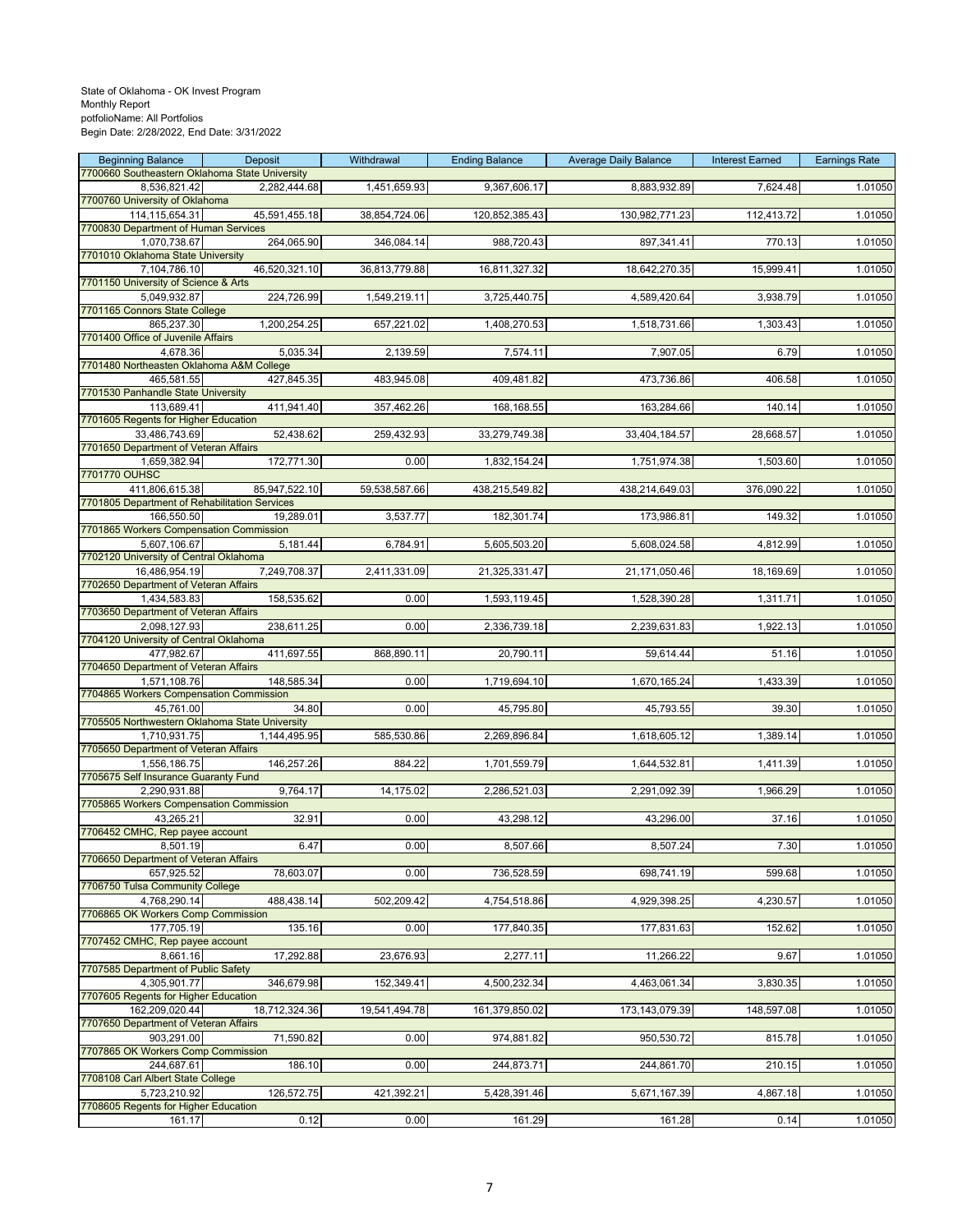| <b>Beginning Balance</b>                                     | Deposit      | Withdrawal   | <b>Ending Balance</b> | <b>Average Daily Balance</b> | <b>Interest Earned</b> | <b>Earnings Rate</b> |
|--------------------------------------------------------------|--------------|--------------|-----------------------|------------------------------|------------------------|----------------------|
| 7709605 Regents for Higher Education<br>3,845,700.70         | 5,997.76     | 779,125.00   | 3,072,573.46          | 3,220,678.44                 | 2,764.09               | 1.01050              |
| 7710350 Oklahoma Historical Society                          |              |              |                       |                              |                        |                      |
| 1,306,554.00                                                 | 993.71       | 0.00         | 1,307,547.71          | 1,307,483.60                 | 1,122.13               | 1.01050              |
| 7710452 Oklahoma Department of Mental Health<br>1,547,230.67 | 2,613.73     | 61.32        | 1,549,783.08          | 1,548,957.08                 | 1,329.37               | 1.01050              |
| 7710605 Regents for Higher Education                         |              |              |                       |                              |                        |                      |
| 2,661,259.55                                                 | 24,366.96    | 10,868.00    | 2,674,758.51          | 2,671,021.67                 | 2,292.36               | 1.01050              |
| 7711185 Corporation Commission<br>64,462,286.09              | 336,231.23   | 358,670.92   | 64,439,846.40         | 64,230,411.83                | 55,124.65              | 1.01050              |
| 7711420 Langston University                                  |              |              |                       |                              |                        |                      |
| 215,660.91                                                   | 2,288,448.06 | 1,979,811.96 | 524,297.01            | 220,096.45                   | 188.89                 | 1.01050              |
| 7711452 Griffin Memorial Hospital Rep Payee<br>79,507.88     | 60.25        | 0.00         | 79,568.13             | 79,564.24                    | 68.28                  | 1.01050              |
| 7711605 Regents for Higher Education                         |              |              |                       |                              |                        |                      |
| 764,306.65                                                   | 592.02       | 0.00         | 764,898.67            | 764,860.48                   | 656.43                 | 1.01050              |
| 7712605 Regents for Higher Education<br>134,460.86           | 102.27       | 0.00         | 134,563.13            | 134,556.53                   | 115.48                 | 1.01050              |
| 7713605 Regents for Higher Education                         |              |              |                       |                              |                        |                      |
| 2,938,405.79                                                 | 2,234.82     | 0.00         | 2,940,640.61          | 2,940,496.43                 | 2,523.63               | 1.01050              |
| 7714605 Regents for Higher Education<br>15,284,596.15        | 0.00         | 25,817.50    | 15,258,778.65         | 15,260,444.30                | 13,097.02              | 1.01050              |
| 7715605 Regents for Higher Education                         |              |              |                       |                              |                        |                      |
| 1,695,472.91                                                 | 1,289.50     | 0.00         | 1,696,762.41          | 1,696,679.22                 | 1,456.15               | 1.01050              |
| 7718605 Regents for Higher Education<br>12,495,733.60        | 1,647,944.76 | 2,328,930.51 | 11,814,747.85         | 11,694,879.78                | 10,036.93              | 1.01050              |
| 7719605 Regents for Higher Education                         |              |              |                       |                              |                        |                      |
| 39,225.47                                                    | 69.83        | 0.00         | 39,295.30             | 39,284.34                    | 33.72                  | 1.01050              |
| 7723623 Seminole State College                               |              |              |                       |                              |                        |                      |
| 1,015,999.31<br>7725100 Cameron University                   | 857,941.02   | 1,373,525.70 | 500,414.63            | 596,745.67                   | 512.15                 | 1.01050              |
| 2,176,506.30                                                 | 947,250.95   | 572,881.65   | 2,550,875.60          | 2,615,158.52                 | 2,244.42               | 1.01050              |
| 7730230 East Central University                              |              |              |                       |                              |                        |                      |
| 7,611,742.86<br>7730830 Department of Human Services         | 868,119.31   | 1,365,405.79 | 7,114,456.38          | 6,959,450.32                 | 5,972.83               | 1.01050              |
| 258,100.90                                                   | 198.25       | 13,151.28    | 245, 147.87           | 253,103.39                   | 217.22                 | 1.01050              |
| 7740605 Regents for Higher Education                         |              |              |                       |                              |                        |                      |
| 5,518,435.09<br>7741241 Redlands Community College           | 2,139,296.31 | 2,732,763.53 | 4,924,967.87          | 5,709,500.92                 | 4,900.08               | 1.01050              |
| 2,593,960.96                                                 | 258,375.30   | 357,344.33   | 2,494,991.93          | 2,512,245.57                 | 2,156.09               | 1.01050              |
| 7745605 Regents for Higher Education                         |              |              |                       |                              |                        |                      |
| 650,613.60<br>7747470 Murray State College                   | 0.00         | 434,327.38   | 216,286.22            | 445,404.12                   | 382.26                 | 1.01050              |
| 4,758,885.50                                                 | 8,391.88     | 2,082,856.09 | 2,684,421.29          | 4,357,494.56                 | 3,739.75               | 1.01050              |
| 7750350 Oklahoma Historical Society                          |              |              |                       |                              |                        |                      |
| 557,580.01<br>7750531 Rose State College                     | 436.64       | 58,641.03    | 499,375.62            | 526,708.07                   | 452.04                 | 1.01050              |
| 10.557.999.99                                                | 3,094,874.45 | 908,899.19   | 12,743,975.25         | 12,460,719.71                | 10,694.20              | 1.01050              |
| 7751485 Northeastern State University                        |              |              |                       |                              |                        |                      |
| 16,524,135.74<br>7752485 Northeastern State University       | 3,058,916.76 | 2,085,398.72 | 17,497,653.78         | 16,808,149.72                | 14,425.31              | 1.01050              |
| 3,058,888.54                                                 | 2,326.46     | 0.00         | 3,061,215.00          | 3,061,064.91                 | 2,627.11               | 1.01050              |
| 7765665 Southwestern Oklahoma State University               |              |              |                       |                              |                        |                      |
| 2,577,657.81<br>7790041 Western Oklahoma State University    | 2,215.53     | 1,536,091.47 | 1,043,781.87          | 1,675,985.97                 | 1,438.39               | 1.01050              |
| 12,619.66                                                    | 9.60         | 0.00         | 12,629.26             | 12,628.64                    | 10.84                  | 1.01050              |
| 7790470 Murray State College                                 |              |              |                       |                              |                        |                      |
| 1,957.98<br>7790490 Northern Oklahoma College                | 1.49         | 0.00         | 1,959.47              | 1,959.37                     | 1.68                   | 1.01050              |
| 1,450.04                                                     | 1.10         | 0.00         | 1,451.14              | 1,451.07                     | 1.25                   | 1.01050              |
| 7805370 OIFA                                                 |              |              |                       |                              |                        |                      |
| 108.26<br>7847740 OSF Building Project Fund                  | 0.08         | 0.00         | 108.34                | 108.33                       | 0.09                   | 1.01050              |
| 7,717.37                                                     | 5.87         | 0.00         | 7,723.24              | 7,722.86                     | 6.63                   | 1.01050              |
| 7851740 OCIA                                                 |              |              |                       |                              |                        |                      |
| 8,899,202.72<br>7853740 Oklahoma 2010B GO Sinking Fund       | 1,135,218.93 | 0.00         | 10,034,421.65         | 9,014,039.64                 | 7,736.15               | 1.01050              |
| 16,510.84                                                    | 12.56        | 0.00         | 16,523.40             | 16,522.59                    | 14.18                  | 1.01050              |
| 7854740 OCIA Endowed Chair Fund 2010                         |              |              |                       |                              |                        |                      |
| 5,387,197.47                                                 | 963,572.77   | 0.00         | 6,350,770.24          | 5,485,790.07                 | 4,708.09               | 1.01050              |